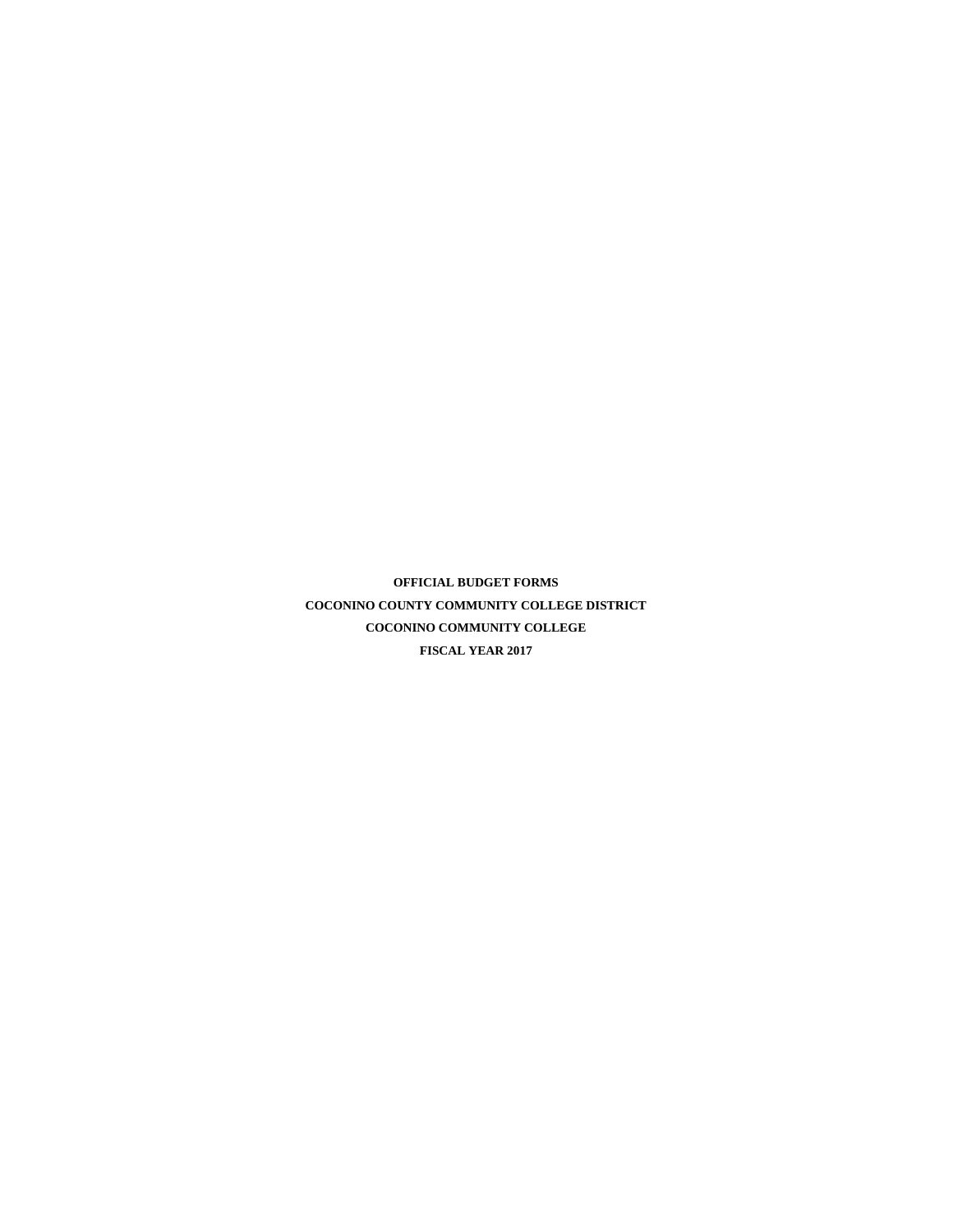## **COCONINO COUNTY COMMUNITY COLLEGE DISTRICT COCONINO COMMUNITY COLLEGE BUDGET FOR FISCAL YEAR 2017 SUMMARY OF BUDGET DATA**

|      |                                                                |                                                                                               |     |                       |                 |                       |              |    | <b>Increase/Decrease</b><br>From Budget 2016<br>To Budget 2017 |  |               |  |  |  |
|------|----------------------------------------------------------------|-----------------------------------------------------------------------------------------------|-----|-----------------------|-----------------|-----------------------|--------------|----|----------------------------------------------------------------|--|---------------|--|--|--|
|      |                                                                |                                                                                               |     | <b>Budget</b><br>2017 |                 | <b>Budget</b><br>2016 |              |    | <b>Amount</b>                                                  |  | $\frac{0}{0}$ |  |  |  |
| I.   |                                                                | <b>CURRENT GENERAL AND PLANT FUNDS</b>                                                        |     |                       |                 |                       |              |    |                                                                |  |               |  |  |  |
|      | А.                                                             | Expenditures:                                                                                 |     |                       |                 |                       |              |    |                                                                |  |               |  |  |  |
|      |                                                                | <b>Current General Fund</b>                                                                   | \$  | 19,093,427            | \$              | 18,460,827            |              | \$ | 632,600                                                        |  | 3.4%          |  |  |  |
|      |                                                                | <b>Unexpended Plant Fund</b>                                                                  |     | 10,250                |                 | 237,000               |              |    | (226,750)                                                      |  | $-95.7%$      |  |  |  |
|      |                                                                | Retirement of Indebtedness Plant Fund                                                         |     | 2,109,120             |                 | 2,064,840             |              |    | 44,280                                                         |  | 2.1%          |  |  |  |
|      |                                                                | TOTAL                                                                                         | S.  | 21,212,797            | \$              | 20,762,667            |              |    | 450,130                                                        |  | 2.2%          |  |  |  |
|      | <b>B.</b>                                                      | Expenditures Per Full-Time Student Equivalent (FTSE):                                         |     |                       |                 |                       |              |    |                                                                |  |               |  |  |  |
|      |                                                                | <b>Current General Fund</b>                                                                   |     | 9.246 / FTSE          | \$              |                       | 8.829 / FTSE | \$ | 417 /FTSE                                                      |  | 4.7%          |  |  |  |
|      |                                                                | Unexpended Plant Fund                                                                         |     |                       | $5$ /FTSE<br>\$ |                       | $113$ /FTSE  |    | $(108)$ /FTSE                                                  |  | $-95.6%$      |  |  |  |
|      |                                                                | Projected FTSE Count                                                                          |     | 2,065                 |                 | 2,091                 |              |    |                                                                |  |               |  |  |  |
| Π.   |                                                                | TOTAL ALL FUNDS ESTIMATED PERSONNEL COMPENSATION                                              |     |                       |                 |                       |              |    |                                                                |  |               |  |  |  |
|      |                                                                | <b>Employee Salaries and Hourly Costs</b>                                                     | \$. | 10,146,929            | \$              | 10.065.907            |              | \$ | 81.022                                                         |  | 0.8%          |  |  |  |
|      |                                                                | <b>Retirement Costs</b>                                                                       |     | 934,891               |                 | 754,994               |              |    | 179,897                                                        |  | 23.8%         |  |  |  |
|      |                                                                | <b>Healthcare Costs</b>                                                                       |     | 788,919               |                 | 612,351               |              |    | 176,568                                                        |  | 28.8%         |  |  |  |
|      |                                                                | <b>Other Benefit Costs</b>                                                                    |     | 1,353,338             |                 | 1,517,880             |              |    | (164, 542)                                                     |  | $-10.8%$      |  |  |  |
|      |                                                                | <b>TOTAL</b>                                                                                  |     | 13,224,077            | \$              | 12,951,131            |              |    | 272,946                                                        |  | 2.1%          |  |  |  |
| III. | SUMMARY OF PRIMARY AND SECONDARY PROPERTY TAX LEVIES AND RATES |                                                                                               |     |                       |                 |                       |              |    |                                                                |  |               |  |  |  |
|      | А.                                                             | Amount Levied:                                                                                |     |                       |                 |                       |              |    |                                                                |  |               |  |  |  |
|      |                                                                | Primary Tax Levy                                                                              | \$  | 7,706,000             | \$              | 7,478,002             |              | \$ | 227,998                                                        |  | 3.0%          |  |  |  |
|      |                                                                | Secondary Tax Levy                                                                            |     | 2,049,000             |                 | 1,989,355             |              |    | 59,645                                                         |  | 3.0%          |  |  |  |
|      |                                                                | <b>TOTAL LEVY</b>                                                                             |     | 9,755,000             | \$              | 9,467,357             |              |    | 287,643                                                        |  | 3.0%          |  |  |  |
|      | <b>B.</b>                                                      | Rates Per \$100 Net Assessed Valuation:                                                       |     |                       |                 |                       |              |    |                                                                |  |               |  |  |  |
|      |                                                                | Primary Tax Rate                                                                              |     | 0.4909                |                 | 0.4864                |              |    | 0.0045                                                         |  | 0.9%          |  |  |  |
|      |                                                                | Secondary Tax Rate                                                                            |     | 0.1305                |                 | 0.1241                |              |    | 0.0064                                                         |  | 5.2%          |  |  |  |
|      |                                                                | <b>TOTAL RATE</b>                                                                             |     | 0.6214                |                 | 0.6105                |              |    | 0.0109                                                         |  | 1.8%          |  |  |  |
| IV.  |                                                                | MAXIMUM ALLOWABLE PRIMARY PROPERTY TAX LEVY FOR FISCAL YEAR 2017 PURSUANT TO A.R.S. §42-17051 |     |                       |                 |                       |              |    |                                                                |  | 7,706,211     |  |  |  |
|      |                                                                |                                                                                               |     |                       |                 |                       |              |    |                                                                |  |               |  |  |  |

\$

V. AMOUNT RECEIVED FROM PRIMARY PROPERTY TAXES IN FISCAL YEAR 2016 IN EXCESS OF THE MAXIMUM ALLOWABLE AMOUNT AS CALCULATED PURSUANT TO A.R.S. §42-17051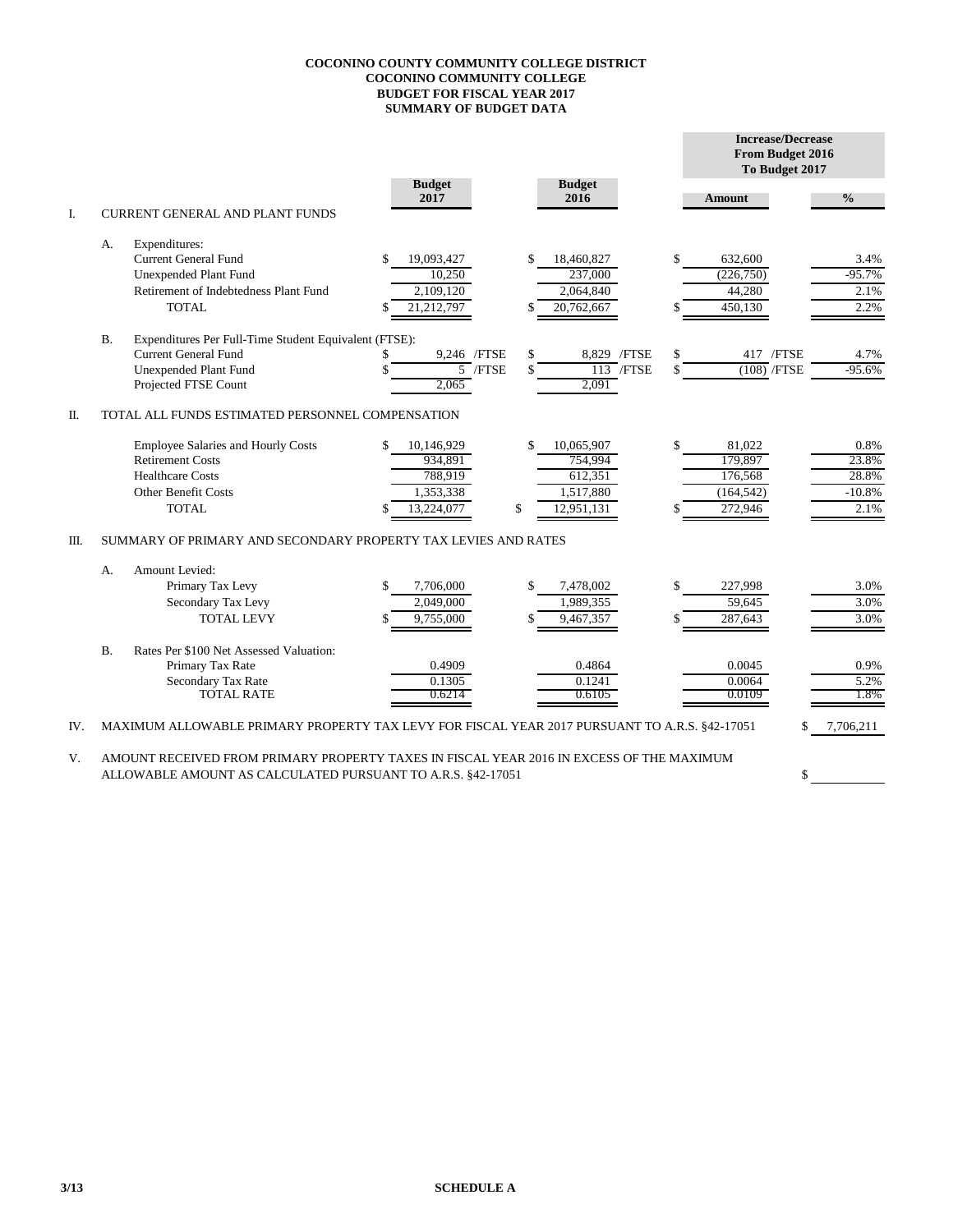## **COCONINO COUNTY COMMUNITY COLLEGE DISTRICT COCONINO COMMUNITY COLLEGE BUDGET FOR FISCAL YEAR 2017 RESOURCES**

|                                               |                       | <b>CURRENT FUNDS</b>     |           |             | <b>PLANT FUNDS</b> |       |             |                   |            |
|-----------------------------------------------|-----------------------|--------------------------|-----------|-------------|--------------------|-------|-------------|-------------------|------------|
|                                               | General<br>Restricted |                          | Auxiliary | Unexpended  | Retirement of      | Other | Total       | Total             | $\%$       |
|                                               | Fund                  | Fund                     | Fund      | Plant Fund  | Indebtedness       | Funds | All Funds   | All Funds         | Increase/  |
|                                               | 2017                  | 2017                     | 2017      | 2017        | 2017               | 2017  | 2017        | 2016              | Decrease   |
| <b>BEGINNING BALANCES-July 1*</b>             |                       |                          |           |             |                    |       |             |                   |            |
| Restricted                                    |                       |                          |           |             | $120 \text{ s}$    |       | 120         | ¢<br>178,858      | $-99.9%$   |
| Unrestricted                                  | 1,285,991             |                          | 49,534    | 3,503,898   |                    |       | 4,839,423   | 14,777,816        | $-67.3%$   |
| <b>Total Beginning Balances</b>               | 1,285,991             |                          | 49,534    | 3,503,898   | 120                |       | 4,839,543   | 14,956,674        | $-67.6%$   |
| <b>REVENUES AND OTHER INFLOWS</b>             |                       |                          |           |             |                    |       |             |                   |            |
| <b>Student Tuition and Fees</b>               |                       |                          |           |             |                    |       |             |                   |            |
| <b>General Tuition</b>                        | 6,443,540<br>\$       | 6,000                    |           |             |                    |       | 6,449,540   | \$<br>5,806,165   | 11.1%      |
| Out-of-District Tuition                       | 200,000               |                          |           |             |                    |       | 200,000     | 174,000           | 14.9%      |
| <b>Out-of-State Tuition</b>                   | 1,229,000             |                          |           |             |                    |       | 1,229,000   | 988,900           | 24.3%      |
| <b>Student Fees</b>                           | 246,200               |                          |           |             |                    |       | 246,200     | 678,125           | $-63.7%$   |
| Tuition and Fee Remissions or Waivers         | 52,000                |                          |           |             |                    |       | 52,000      | 52,000            |            |
| <b>State Appropriations</b>                   |                       |                          |           |             |                    |       |             |                   |            |
| Maintenance Support                           | 1,756,400             |                          |           |             |                    |       | 1,756,400   | 1,771,200         | $-0.8%$    |
| <b>Equalization Aid</b>                       |                       |                          |           |             |                    |       |             |                   |            |
| <b>Capital Support</b>                        |                       | 418,000                  |           |             |                    |       | 418,000     | 423,200           | $-1.2\%$   |
| <b>Property Taxes</b>                         |                       |                          |           |             |                    |       |             |                   |            |
| Primary Tax Levy                              | 7,706,000             |                          |           |             |                    |       | 7,706,000   | 7,478,000         | 3.0%       |
| Secondary Tax Levy                            |                       |                          |           |             | 2,049,000          |       | 2,049,000   | 1,989,355         | 3.0%       |
| Gifts, Grants, and Contracts                  | 193,000               | 6,233,930                |           |             |                    |       | 6,426,930   | 7,251,666         | $-11.4%$   |
| Sales and Services                            |                       |                          | 22,140    |             |                    |       | 22,140      | 20,900            | 5.9%       |
| <b>Investment Income</b>                      | 150,000               |                          |           |             |                    |       | 150,000     | 103,000           | 45.6%      |
| <b>State Shared Sales Tax</b>                 |                       | 443,716                  |           |             |                    |       | 443,716     | 436,077           | 1.8%       |
| <b>Other Revenues</b>                         | 521,125               |                          |           |             | 60,000             |       | 581,125     | 556,412           | 4.4%       |
| Proceeds from Sale of Bonds                   |                       |                          |           |             |                    |       |             |                   |            |
| Total Revenues and Other Inflows              | 18,497,265            | 7,101,646                | 22,140    |             | 2,109,000          |       | 27,730,051  | 27,729,000        | $0.0\%$    |
| <b>TRANSFERS</b>                              |                       |                          |           |             |                    |       |             |                   |            |
| <b>Transfers</b> In                           | 131,375               | 10,413                   | 12,000    | 512,800     |                    |       | 666,588     | 617,513           | 7.9%       |
| (Transfers Out)                               | (535, 213)            |                          |           | (131, 375)  |                    |       | (666, 588)  | (617,513)         | 7.9%       |
| <b>Total Transfers</b>                        | (403, 838)            | 10,413                   | 12,000    | 381,425     |                    |       |             |                   |            |
| Less:                                         |                       |                          |           |             |                    |       |             |                   |            |
| Stabilization                                 | (285,991)             |                          |           |             |                    |       | (285,991)   | (10,508,784)      | $-97.3%$   |
| <b>Future Expenditures</b>                    |                       |                          | (49, 534) | (3,875,073) |                    |       | (3,924,607) | (3,464,232)       | 13.3%      |
| Restricted                                    |                       |                          |           |             |                    |       |             | (147, 495)        | $-100.0\%$ |
|                                               |                       |                          |           |             |                    |       |             |                   |            |
| Total Resources Available for the Budget Year | \$<br>19,093,427      | 7,112,059 \$<br><b>S</b> |           |             | $2,109,120$ \$     |       | 28,358,996  | 28,565,163<br>\$. | $-0.7%$    |

\*These amounts exclude amounts not in spendable form (i.e., prepaids, inventories, and capital assets) or amounts legally or contractually required to be maintained intact.